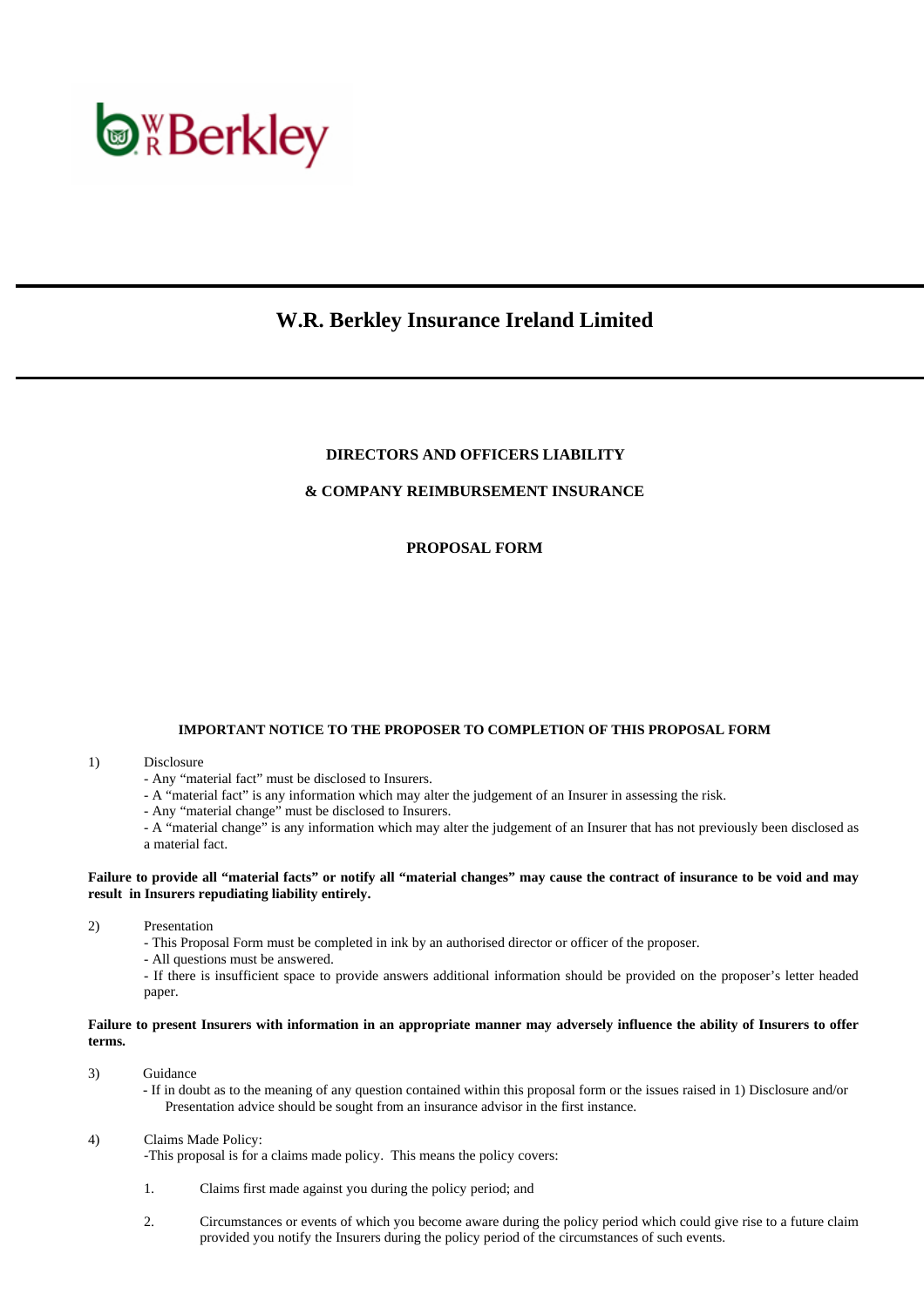After the policy has expired, no claims can be made on the policy even though the event giving rise to the claim may have occurred during the policy period.

It is therefore advisable to renew the insurance policy each year on a claims made basis with retro-active (past acts) cover.

- 5) The following documents must be submitted with this proposal form:-
	- (a) The audited accounts of the company for the last 2 financial years;
	- (b) The latest interim statement (if applicable);
	- (c) A copy of all circular letters sent to the company's shareholders during the past 12 months.
	- (d) The latest audited accounts of the ultimate Holding Company if applicable.
- 6) The particulars and statements contained in this proposal form and any other information submitted are the basis for the proposed policy and will be considered as being incorporated into and constituting a part of the proposed policy.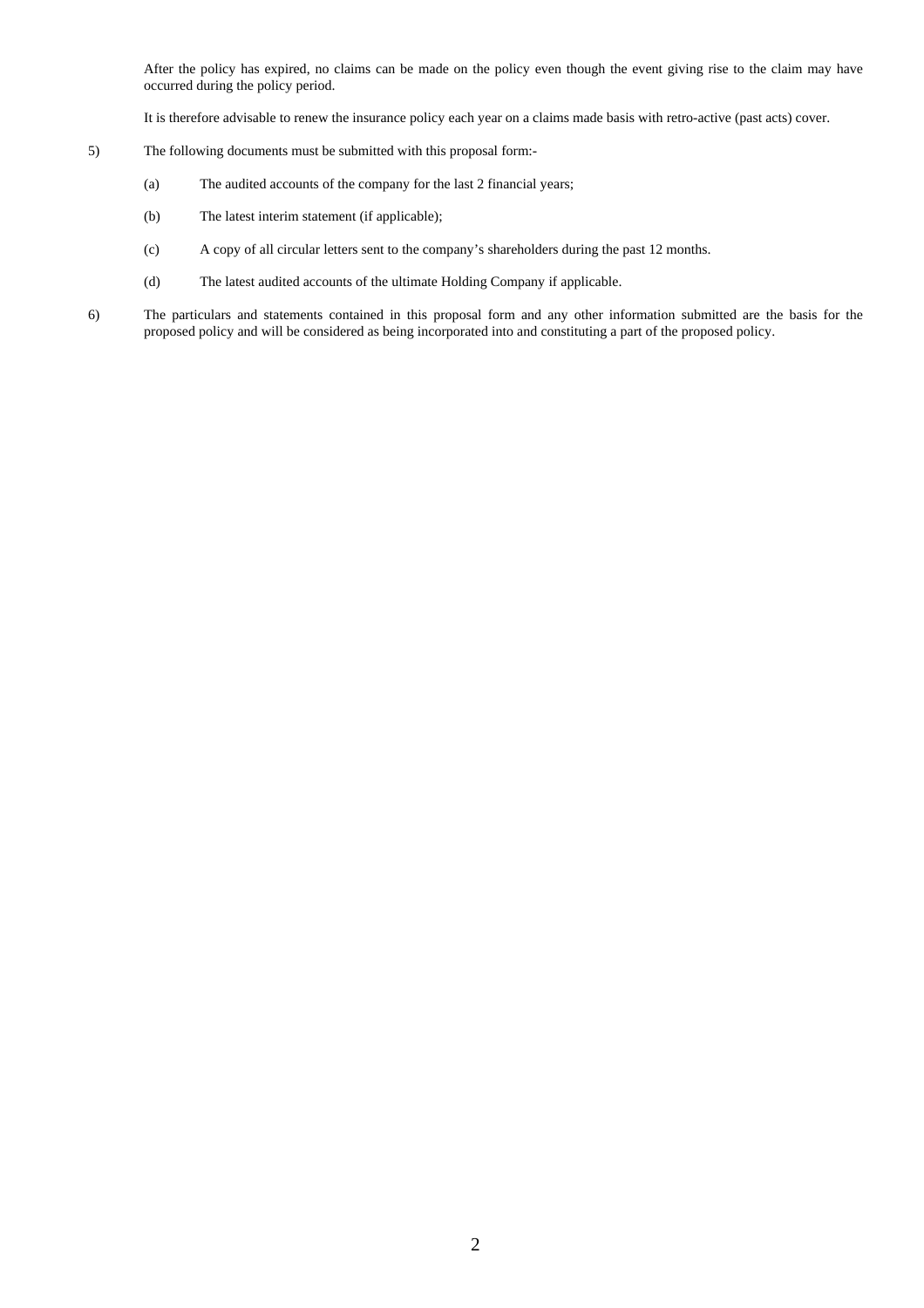# **PROPOSAL FORM**

# **DIRECTORS AND OFFICERS LIABILITY INSURANCE**

1) Please provide the following details:

| Name of Company | Date Established |
|-----------------|------------------|
|                 |                  |
|                 |                  |
|                 |                  |
|                 |                  |
|                 |                  |

2) Main address of the Head Office:

3) Country of Registration

4. If the Company stated in (1) is a subsidiary of another company, please state the name and address of the ultimate Holding Company

5. Type of Company (e.g. Public, Private, Close, Mutual etc)

6. Nature of Business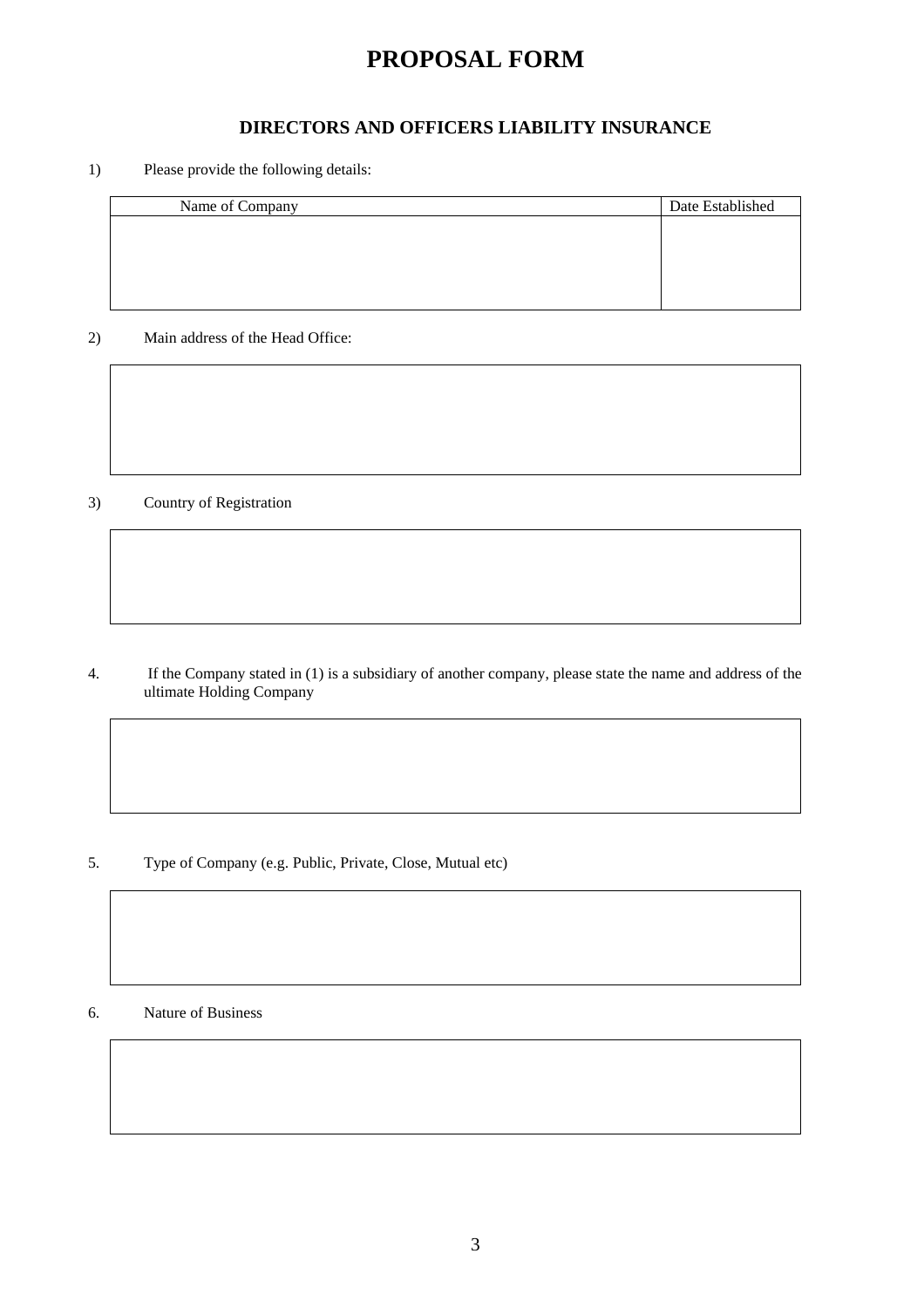# 8. a) How many shareholders does the Company have?

| b) Are there any shareholders who own 10% or more of the issued shares? | <b>YES</b>     |  |
|-------------------------------------------------------------------------|----------------|--|
|                                                                         | N <sub>O</sub> |  |

IF YES, detail the shareholders and percentages owned:

| Shareholders | Percentages owned |
|--------------|-------------------|
|              |                   |
|              |                   |
|              |                   |

c) Do any of the shareholders listed in 8(b) above have any representation on any board of directors of the Company named in (1) hereof?

| $\mathbf{r}$<br><u>_</u> | $\sim$ |  | <b>YES</b>     |  |
|--------------------------|--------|--|----------------|--|
|                          |        |  | N <sub>O</sub> |  |
|                          |        |  |                |  |

IF YES, please state their position and which company they represent:

| Position | Company represented |
|----------|---------------------|
|          |                     |
|          |                     |
|          |                     |

# 9. Is the Company:

 a) Listed on any Stock Exchange? **THE SECOND SECOND SECOND SECOND SECOND SECOND SECOND SECOND SECOND SECOND SECOND SECOND SECOND SECOND SECOND SECOND SECOND SECOND SECOND SECOND SECOND SECOND SECOND SECOND SECOND SECOND SECOND SECOND SECOND SECOND SECOND** NO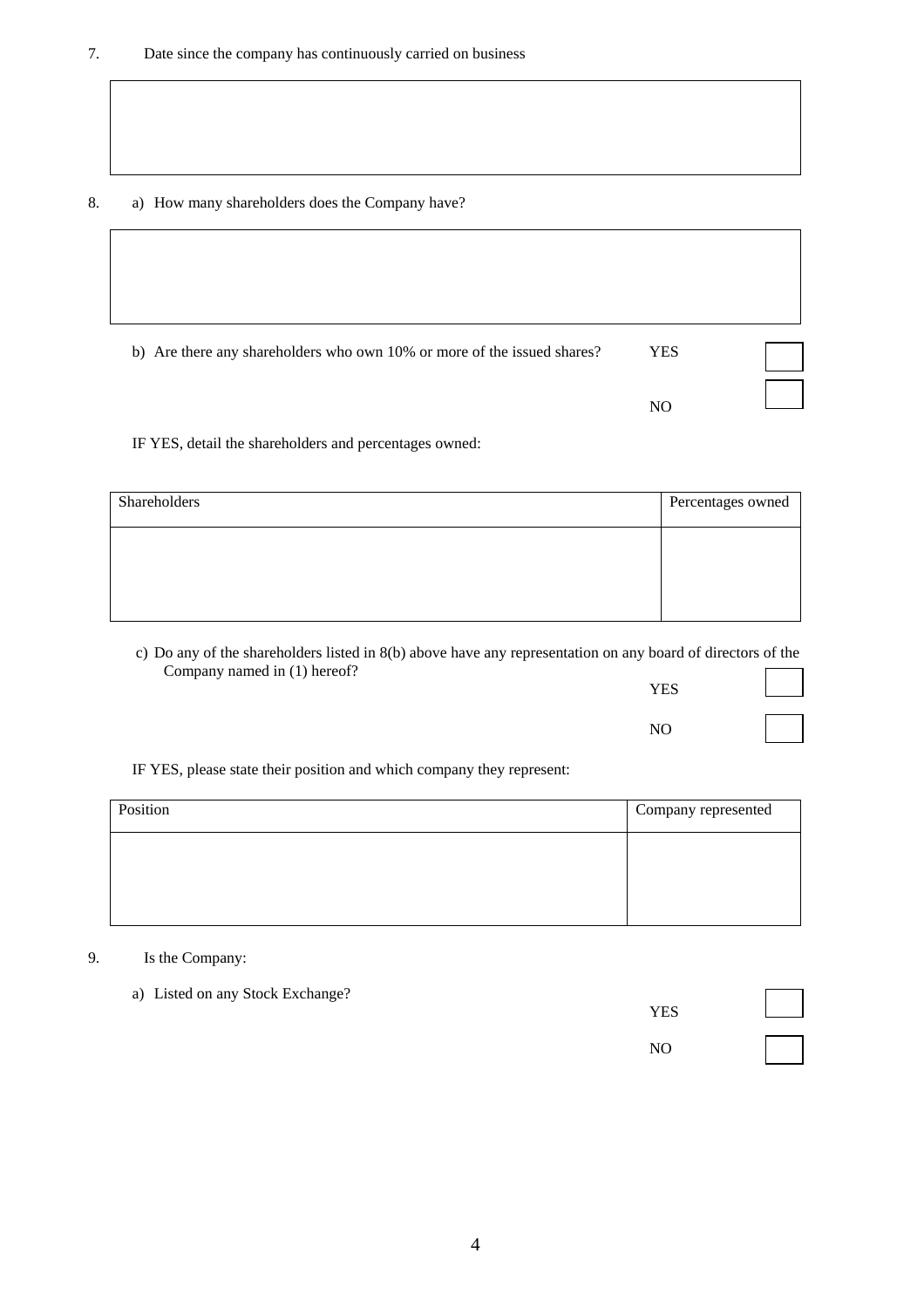#### IF YES, please state which and date listing obtained:

| Company | Date Listed |  |
|---------|-------------|--|
|         |             |  |
|         |             |  |
|         |             |  |

 (i) If the Company has had an offering of the Company's Securities in the United States of America, was it subject to the United States Securities Act 1933 and/or the Securities Exchange Act of 1934 and/or any amendments thereto?  $\overline{\phantom{0}}$ 

| <b>YES</b> |  |
|------------|--|
| NO         |  |

IF YES, please enclose a copy of the latest 20-F filing or similar filing made to the USA Regulatory Authorities.

b) Traded in any other way?

| <b>YES</b> |  |
|------------|--|
| $\rm NO$   |  |

IF YES, please specify:

 c) Has the Company, within the past 18 months: (i) Filed any registration statement for a public offering? YES NO (ii) Issued any shares (common or otherwise)?YES NO

| ALSO is any such offering or share issue contemplated in the next 12 months? | YES |  |
|------------------------------------------------------------------------------|-----|--|
|                                                                              | NΩ  |  |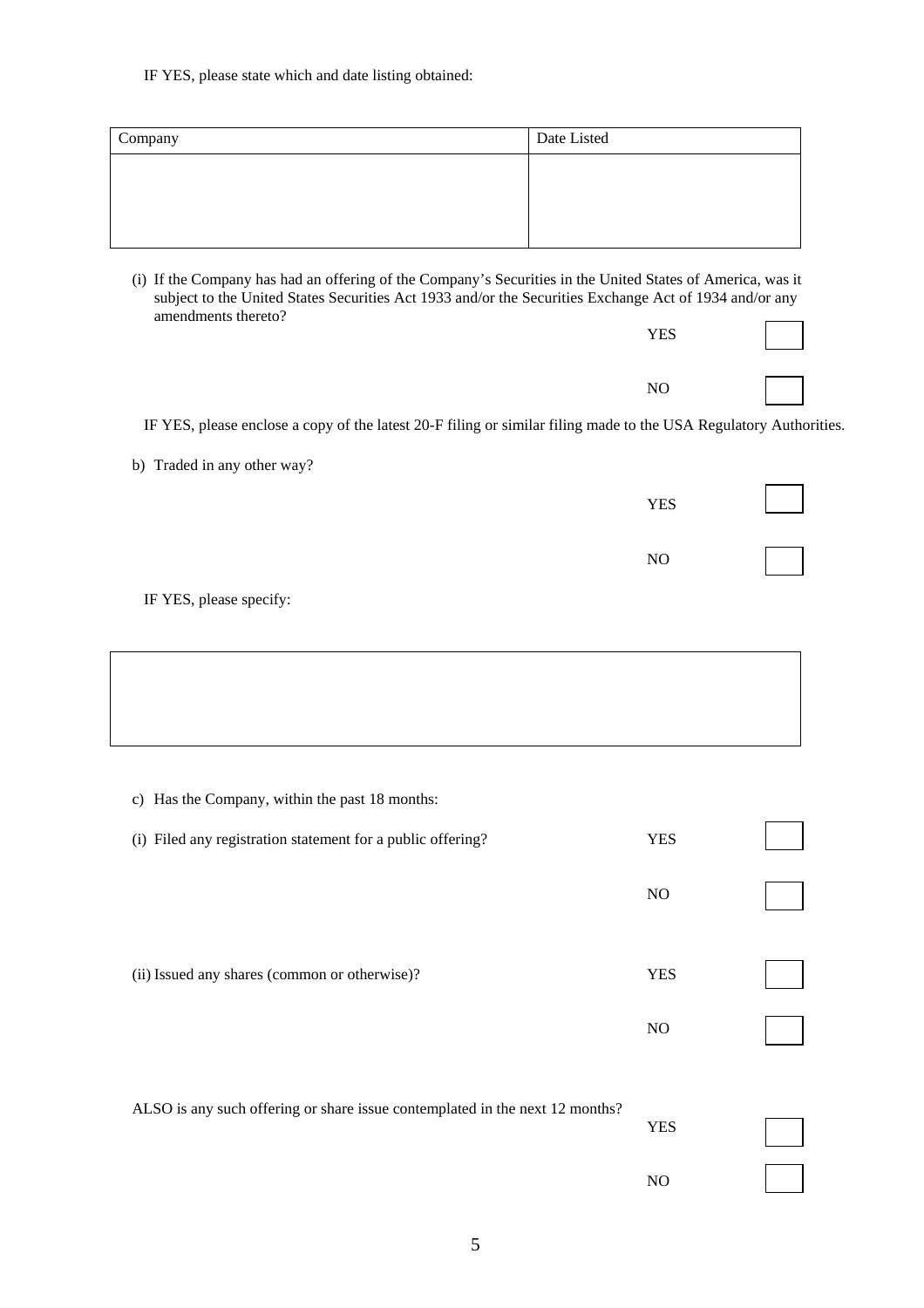Please give the total gross assets of the Company and its subsidiary companies in the United States of America.

11. If the Company's shares are traded on any Stock Exchange in the United States of America please state the percentage of the total shares traded:

12. Please list any Subsidiary Company which has its shares traded on any Stock Exchange in the United States of America together with the percentage of shares traded:

| <b>Company Name</b> | Percentage of shares<br>traded |
|---------------------|--------------------------------|
|                     |                                |
|                     |                                |
|                     |                                |

13. (a) If Directors and Officers Liability Insurance has been carried during the past 3 years please state:-

| (i)   | The name of the Insurers                                                                                                        |  |
|-------|---------------------------------------------------------------------------------------------------------------------------------|--|
| (ii)  | The period of the Policy                                                                                                        |  |
| (iii) | The Indemnity Limit                                                                                                             |  |
| (iv)  | The premium for the last policy issued<br>(do not answer if this policy was<br>written by W.R.Berkley Insurance (Europe)<br>Ltd |  |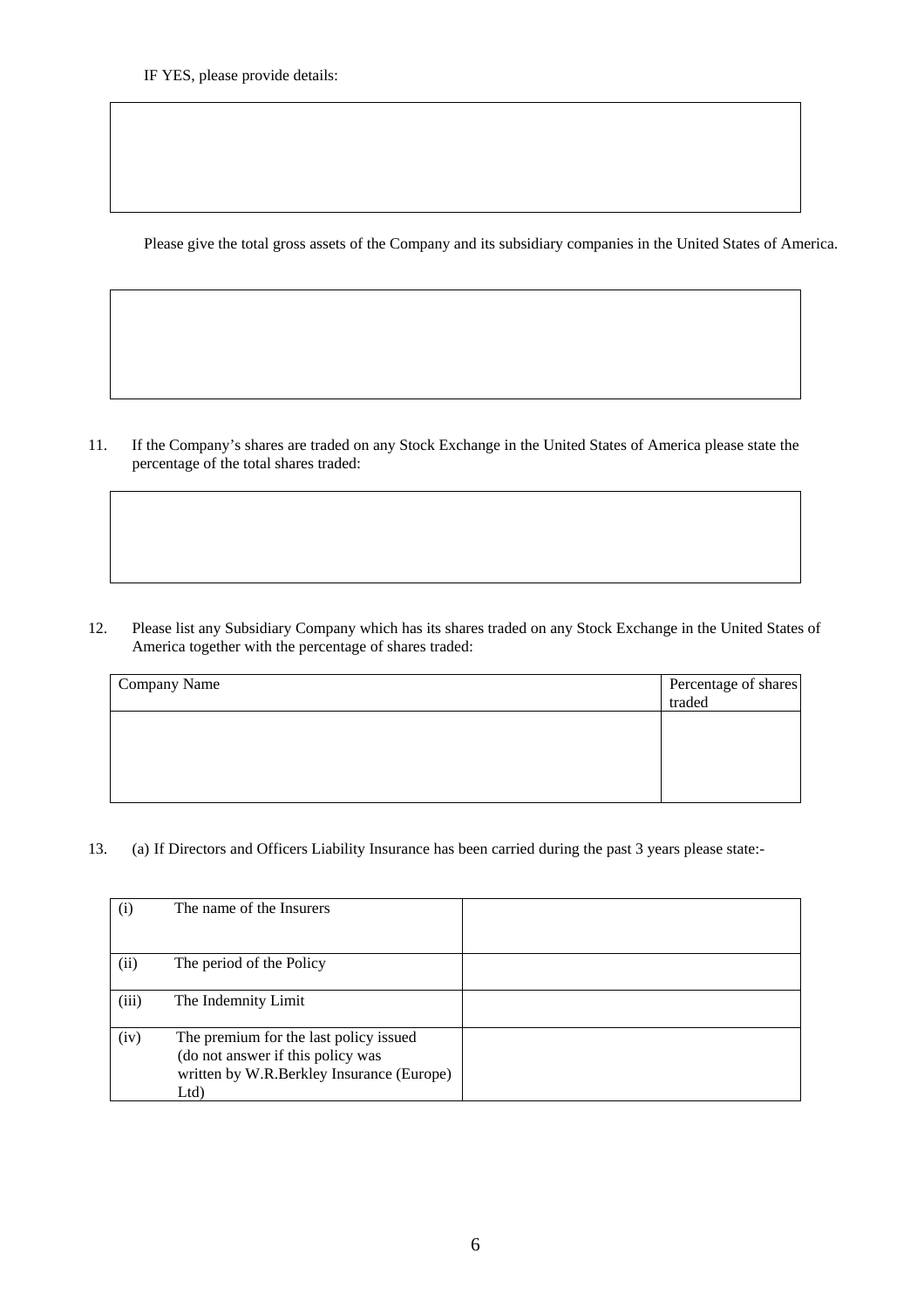(b) As far as is known, have the Proposers ever been refused this type of insurance or had a similar insurance cancelled? **THE SECOND SECOND SECOND SECOND SECOND SECOND SECOND SECOND SECOND SECOND SECOND SECOND SECOND SECOND SECOND SECOND SECOND SECOND SECOND SECOND SECOND SECOND SECOND SECOND SECOND SECOND SECOND SECOND SECOND SECOND SECOND** 

NO

IF YES, please provide details:-

14. (a)Have any claims ever been made against any past or present Director or Officer of the Company or its subsidiaries?

| <b>YES</b> |  |
|------------|--|
| NO         |  |

IF YES, please give details:-

(b) Is any person proposed for insurance aware, AFTER ENQUIRY, of any circumstances or incident which he or she has reason to suppose might afford grounds for any future claim such as would fall within the scope of the proposed insurance?

| <b>YES</b> |  |
|------------|--|
| NO         |  |

IF YES, please give details:-

| 15. | Amount of Indemnity required:- |
|-----|--------------------------------|
|-----|--------------------------------|